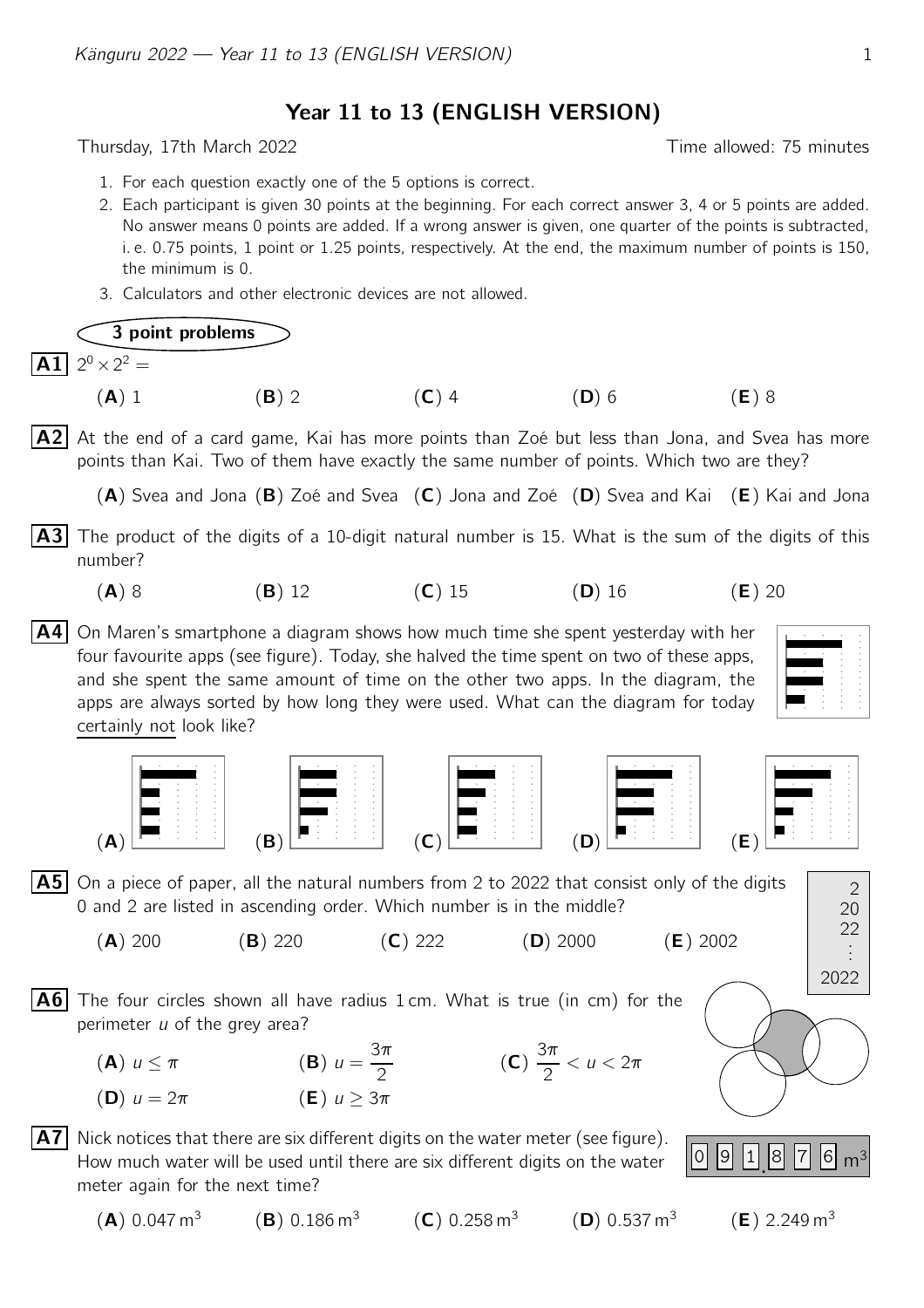**A8** For how many real numbers x is the equation  $(x - 2)^2 + (x + 2)^2 = 0$  true?

- (A) 0 (B) 1 (C) 2 (D) 3 (E) 4
- A9 Which of the black arcs has the same length as the circumference of the small black circle in the middle?
	- (A) A (B) B (C) C (D) D (E) E
- **A10** Let a, b, c be real numbers all of which are not equal to 0. The numbers  $-a^4b^3c^2$  and  $a^3b^5c^6$  have the same sign.

Which of the following statements is definitely true?

(A)  $a > 0$  (B)  $b < 0$  (C)  $c > 0$  (D)  $b > 0$  (E)  $a < 0$ 



- **B1** In the city park, water dispensers are to be installed for joggers at some of the 16 intersections (see figure). What is the smallest number of water dispensers needed to ensure that from each intersection the nearest water dispenser is no more than one path segment away?
	- (A) 3 (B) 4 (C) 5 (D) 6 (E) 7

(A)

- **B2** A large square is divided into 4 rectangles (see figure). The vertices of the grey quadrilateral are the midpoints of the sides of these rectangles. The area of the grey quadrilateral is  $3 \text{ cm}^2$ . What is the area of the large square?
	- (A)  $16 \text{ cm}^2$  (B)  $18 \text{ cm}^2$  (C)  $20 \text{ cm}^2$  (D)  $24 \text{ cm}^2$  $(E)$  27 cm<sup>2</sup>
- **B3** What is the greatest common divisor of  $2^{2021} + 2^{2022}$  and  $3^{2021} + 3^{2022}$ ?
	- (A) 2 (B) 4 (C) 6 (D) 12 (E) 36
- **B4** The surface area of the cuboid shown is A. With six straight cuts it is divided into 27 smaller cuboids. What is the total surface area of all 27 small cuboids?
	- 5 2 A (**B**) 3A (**C**)  $\frac{7}{2}$ 2 A (**D**) 4 A (**E**)  $\frac{9}{2}$ 2 A
- $|{\bf B5}|$  If the weather forecast announced rain or if it rained the day before, Mrs Sugar would take her umbrella to work, otherwise not. Last week, she took her umbrella with her on Tuesday, Wednesday and Friday. On Monday and Thursday, she left it at home. The weather forecast was right on each of the 5 days. On how many of the 5 days did it rain?
	- (A) 0 (B) 1 (C) 2 (D) 3 (E) 4
- **B6** On a straight line the points A, B, C and D were marked:  $\begin{array}{ccc} A & B & C \\ \hline \end{array}$ The distance between A and C is 12 cm and the distance between B and D is 18 cm. What is the distance between the midpoint of  $\overline{AB}$  and the midpoint of  $\overline{CD}$ ?
	- $(A)$  6 cm (B) 9 cm (C) 12 cm (D) 15 cm (E) 18 cm





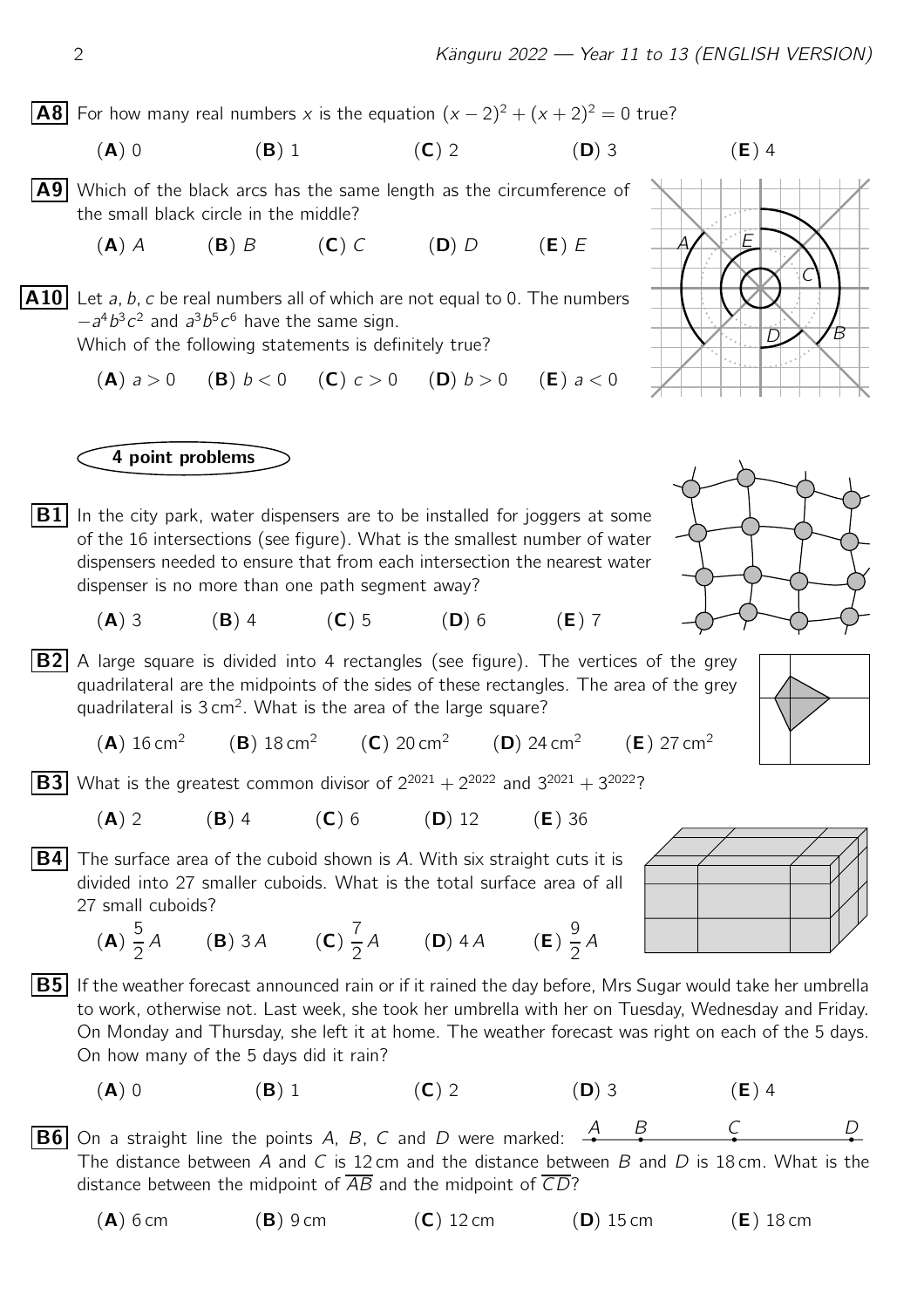- **B7** The average (i.e. the arithmetic mean) of five numbers is 24, the average of the three smallest of these numbers is 19, and the average of the three largest is 28. What is the third largest of these numbers?
	- (A) 20 (B) 21 (C) 22 (D) 23 (E) 24
- **B8** Which two pieces can be put together to build the solid shown on the right?



- **B9** There are 8 students taking part in a judo competition. The four pairings of the 1st round are drawn and the four winners will advance to the 2nd round. Then, the two pairings of the 2nd round will be drawn again and the two winners will advance to the final. Stephan will win every fight except the one against the invincible Frank, who will win the competition. What is the probability that Stephan will reach the final?
	- (A) 3 7 (B) 1 2 (C) 4 7 (D) 2 3 (E) 7 8

**B10** In a coordinate system a square is drawn, as shown in the diagram on the right. Each point  $(x|y)$  of the square is transformed to the point  $\left(\frac{1}{n}\right)$ x 1 y  $\setminus$ . What will the transformed square look like?





## 5 point problems

**C1** Jenny wants to write the numbers from 1 to 10 in the circles in such a  $\bigcirc$   $\bigcirc$  **C** way, that the sum of the four numbers in the circles on the left and the sum of the four numbers in the circles on the right are both equal to 24 and the sum of the three numbers in the circles on the bottom is equal to 25. Which number must she write in the circle with the question mark?

 $(A) 1$  (B) 3 (C) 5 (D) 6 (E) 8



**C2** Malte writes the numbers from 1 to 20 at the vertices of a 20-sided polygon. Then, on each edge he writes the absolute value of the difference between the two numbers at the vertices of this edge.

On each edge there is now either a 1 or a 2. On how many edges is there a 1?

(A) 2 (B) 4 (C) 10 (D) 12 (E) 16